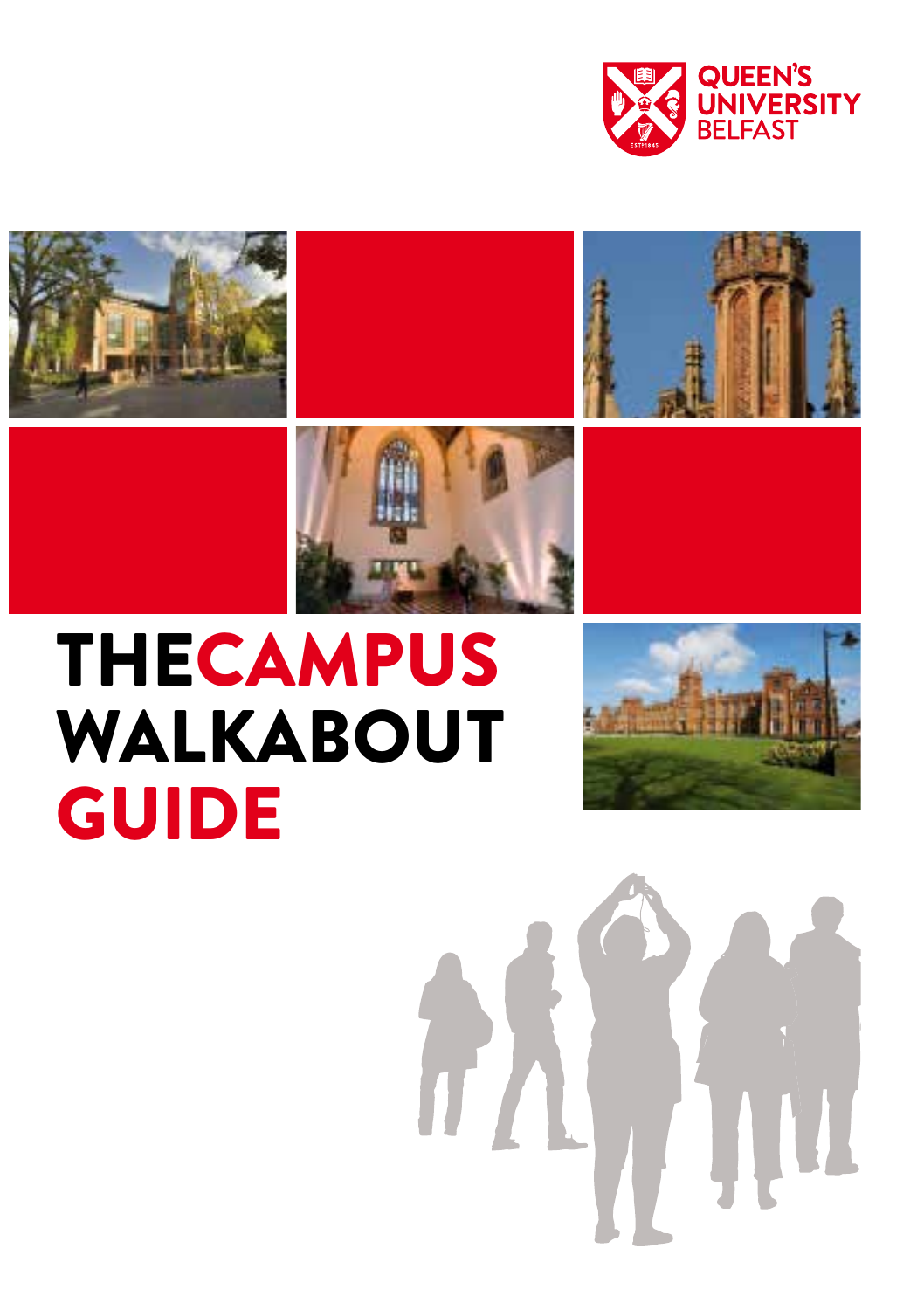Queen's Welcome Centre is situated at the front door of the University inside the striking, world-famous Lanyon Building, designed by Sir Charles Lanyon and opened by Queen Victoria. We welcome you to Queen's where our staff are always on hand to help you make the most of your visit.

The Welcome Centre is a local Tourist Information Office and serves as an information point for students and prospective students to Queen's. As well as providing information about the University, the staff will help you with advice on what to see and do around Belfast and Northern Ireland. The Centre also stocks an attractive choice of gifts and memorabilia. Guided tours of the University, including the Great Hall, the Canada Room, the Council Chamber and the quadrangle, are available throughout the year on request.

You can also view the latest exhibition in the University's Naughton Gallery. For details, please phone (0)28 9097 3580 or go to www.naughtongallery.org

The name Belfast comes from the Irish *Béal Feirste* meaning *Mouth of the River Farset*. The motto of the city, *Pro tanto quid retribuamus*, means *For so much that we have been given, what shall we give back?* In 2010 the city of Belfast welcomed over nine million visitors.

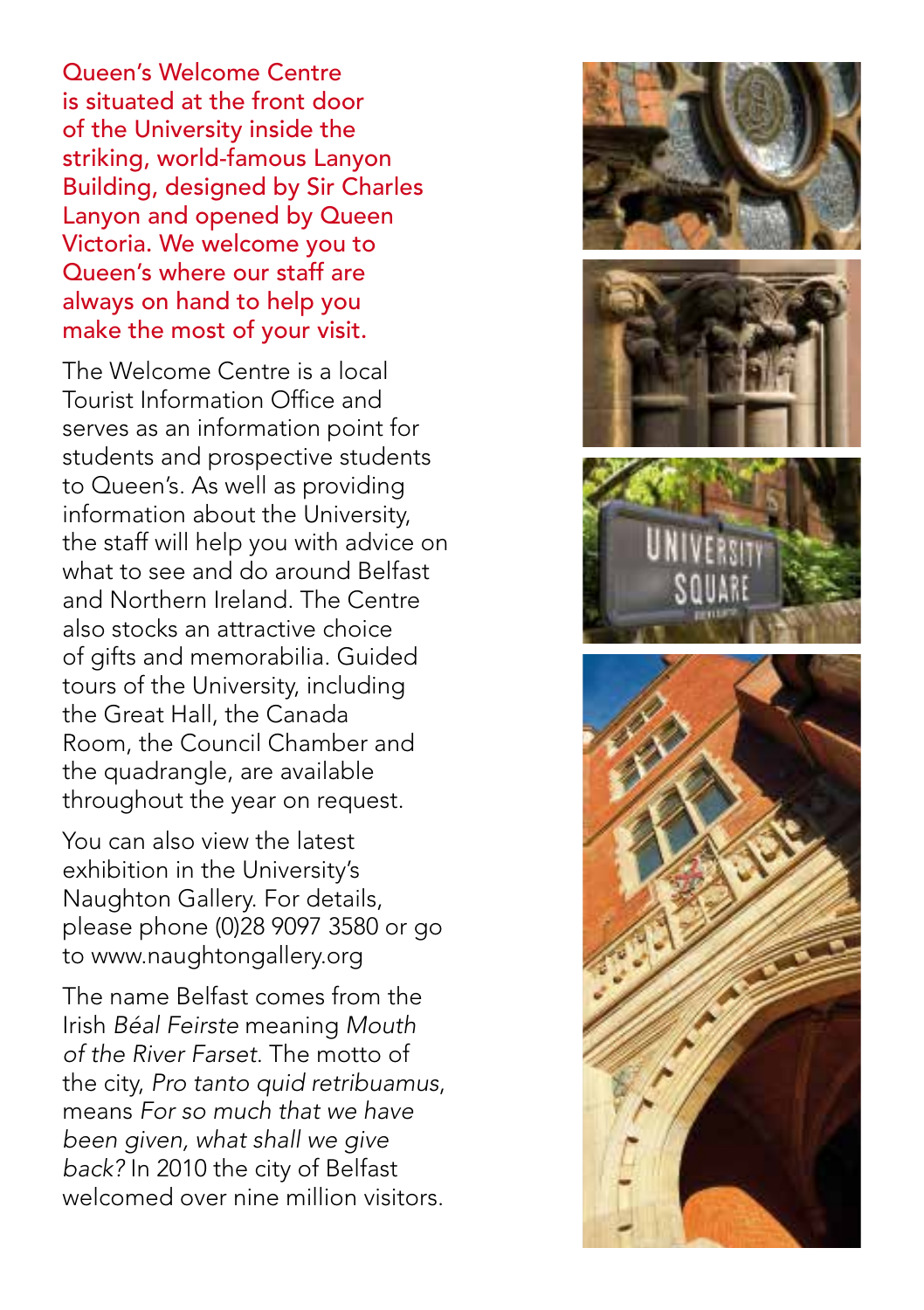## Queen's University Belfast: in a class of its own

One of the UK's great civic universities, with 160 years of heritage, Queen's University Belfast has gained global recognition for the impact of its research and education.

The institution is not only a member of the Russell Group of the UK's 20 leading research-intensive universities, but it has also won the *Queen's Anniversary Prize for Further and Higher Education* on five occasions – for world-class achievement in cancer research, green chemistry, environmental research, palaeoecology (the study of fossil animals and plants) and law.

Four prestigious *Times Higher Education (THE) Awards* further recognise the University's contribution to society. Queen's received the award for *Excellence and Innovation in the Arts* in 2008, was awarded the title of the *UK's Entrepreneurial University of the Year* in 2009, the *Outstanding Engineering Research Team of the Year* in 2010 and *Most Innovative Teacher of the Year* in 2011.

These accolades reflect Queen's spirit of innovation and invention. From new treatments for lifethreatening diseases to protecting the lives and livelihoods of some of the poorest people on the planet, the University's research has a real impact.

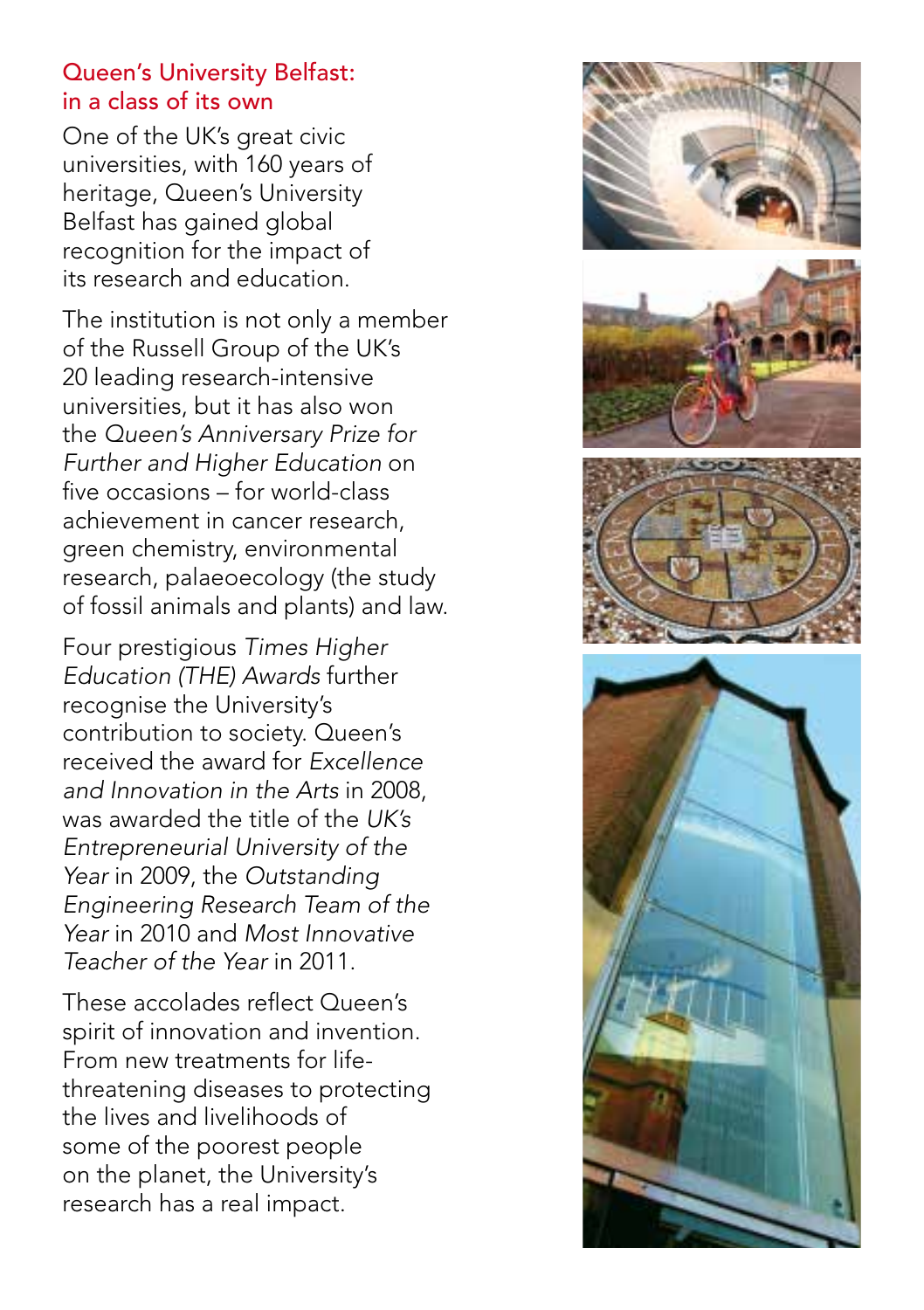For instance, its technology will provide arsenic-free drinking water for over 70 million people in South East Asia, while the Queen's-led programme for the improvement of cancer services in Northern Ireland has resulted in the creation of a comprehensive cancer centre and significantly improved rates of cancer survival.

In the University's Centre for Secure Information Technologies, one of the UK's first innovation and knowledge centres, world-class researchers are working to protect global society against cybercrime.

Furthermore, Queen's work in green chemistry, in partnership with Fortune 500 company Petronas, is revolutionising the chemical processing industry around the world. Two of the University's chemists in this field have been cited in the Times Higher Education listing of the world's *100 Top Chemists of the Past Decade*.

Meanwhile, in the arts, the Seamus Heaney Centre for Poetry, home to many leading contemporary poets, underpins the University's reputation as a world literary force.

In addition to research,

entrepreneurship is the lifeblood of Queen's. More than 50 businesses have emanated from the University's cutting-edge research, generating over 1,000 high-value jobs. The students create an environment in which enterprise can flourish, and Queen's graduates are much

sought after by all employers, including blue-chip companies and firms in the City of London. More than 1,000 students are involved in business activities, while initiatives such as *Students in Free Enterprise* help disadvantaged people from Belfast to Uganda. Queen's is also the UK's most active partner in the *Knowledge Transfer Partnership* programme, which enables small and medium-sized enterprises to access the skills and expertise within academic institutions.

An exceptional university requires exceptional facilities, and from the magnificent McClay Library to the new International and Postgraduate Student Centre, Queen's University is home to one of the world's best-equipped campuses.

Despite being rooted at the heart of Northern Ireland, the University's impact on society is truly global, as it works with many prestigious international partners, including leading institutions in the United States, India, Malaysia and China, to address global research challenges.

Combining heritage with innovation, and outstanding academic credentials with a welcoming culture, the University attracts students from more than 80 countries who are looking for a first-class university and to make an impact on society.

The following is a 'walkabout' guide to the main campus of Queen's University Belfast. It features nine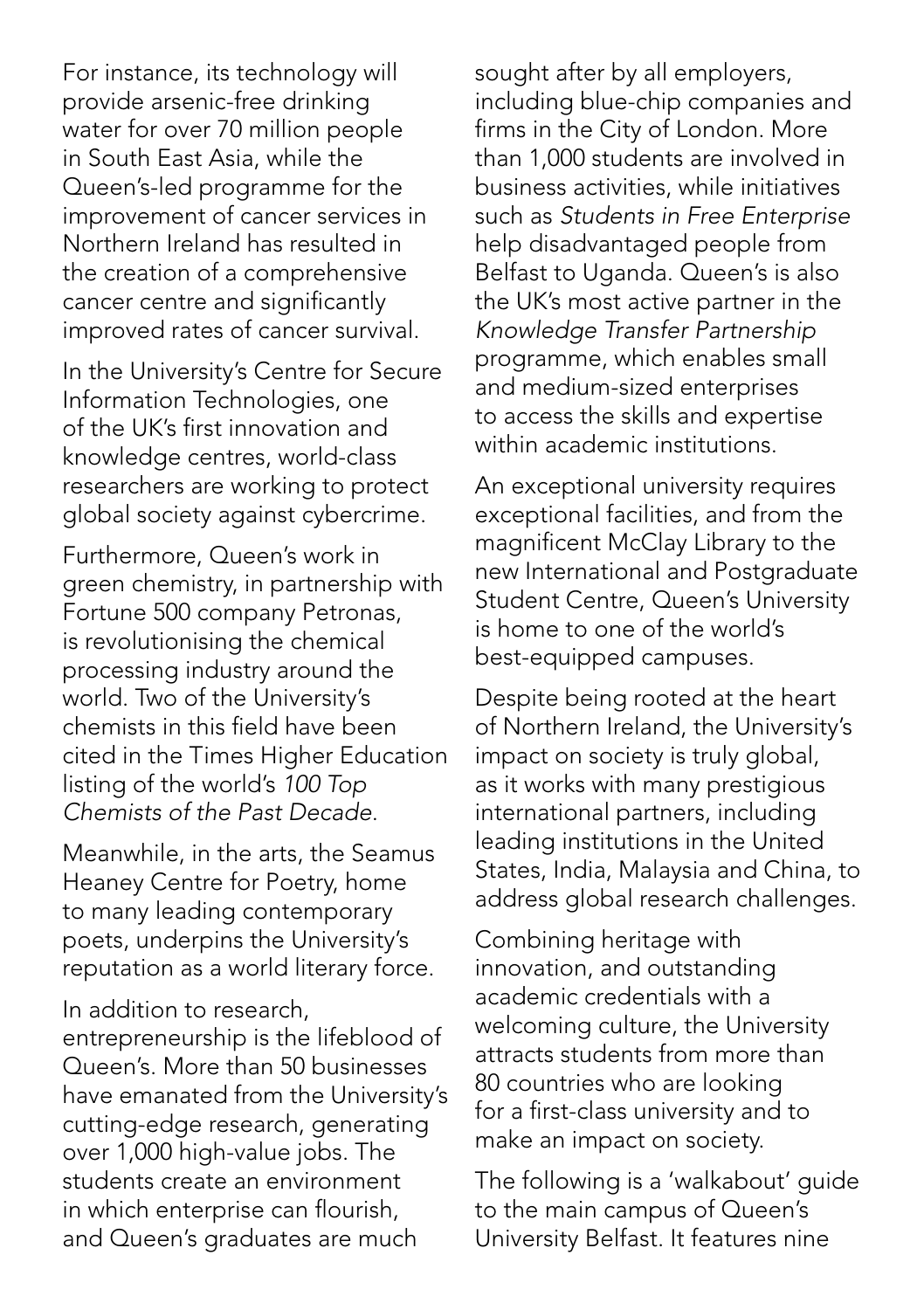viewing locations, as illustrated, and directions to locate them.

### A tour of the main University campus

Go to the front of the University and face University Road. In 1845, where you are standing was a 'green-field' site. To the right, you can see the terrace of University Square <sup>1</sup>, built in the Georgian style between 1849 and 1872. Arguably one of the finest terraces in Belfast. it houses many of the Schools of the University's Faculty of Arts, Humanities and Social Sciences.

Across the road in front of you is the Students' Union, opened in 1966, and to the left is the Elmwood Hall <sup>2</sup>, once a church and now an examination hall and events venue. Next to the Hall is the Student Guidance Centre.

Immediately in front of you is the War Memorial <sup>3</sup> to the men and women of Queen's who died in two world wars. In the First World War, 254 died, and in the Second, 155, almost all being officers.

The Memorial shows a winged Victory cradling a dying soldier, designed by Sir Thomas Brock and executed by F. Arnold in 1923. The Memorial was unveiled in 1924 by the Duke and Duchess of York, later King George VI and Queen Elizabeth.

To your left is the Sir William Whitla Hall, one of the most notable 20th century additions to the





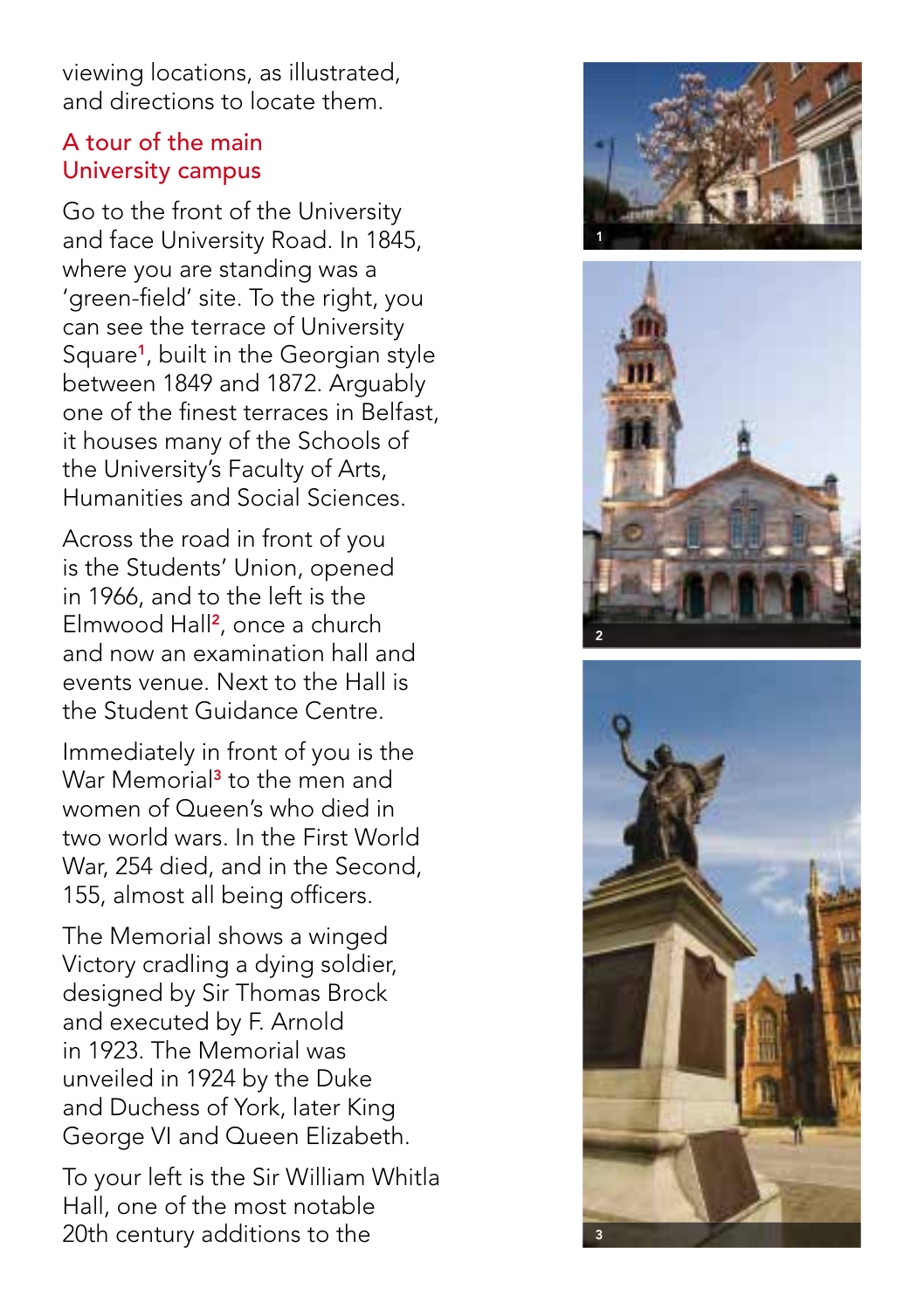University. Designed by Edward Maufe and Belfast architect John McGeagh, it was started in 1939, but not completed until 1946. Vice-Chancellor Sir Frederick Ogilvie decided that it would be the first building to break with the Tudor Gothic tradition.

Now, turn around and face the front of the University.

In front of you is the original College <sup>4</sup>, designed by Sir Charles Lanyon, and opened in 1849. Lanyon was the great architect of Belfast and also its Lord Mayor. He designed the Crumlin Road Gaol and Court House, the Customs House, the Queen's Bridge and some 38 churches, but Queen's University's Lanyon Building is undoubtedly his finest creation.

It was completed in 1849 in the Tudor Gothic style, which is characterised by flattened arches, spires, gargoyles, and red brick<sup>5</sup>.

This style was popularised in the middle of the 19th century after Barry and Pugin completed the Houses of Parliament at Westminster. Lanyon supposedly used the Founder's Tower at Magdalen College, Oxford, (1474), as his inspiration for the central tower here, but this tower is more elegant because he gave it greater height.

Originally there were classrooms on your left; the President's Office was in the tower, the Great Hall



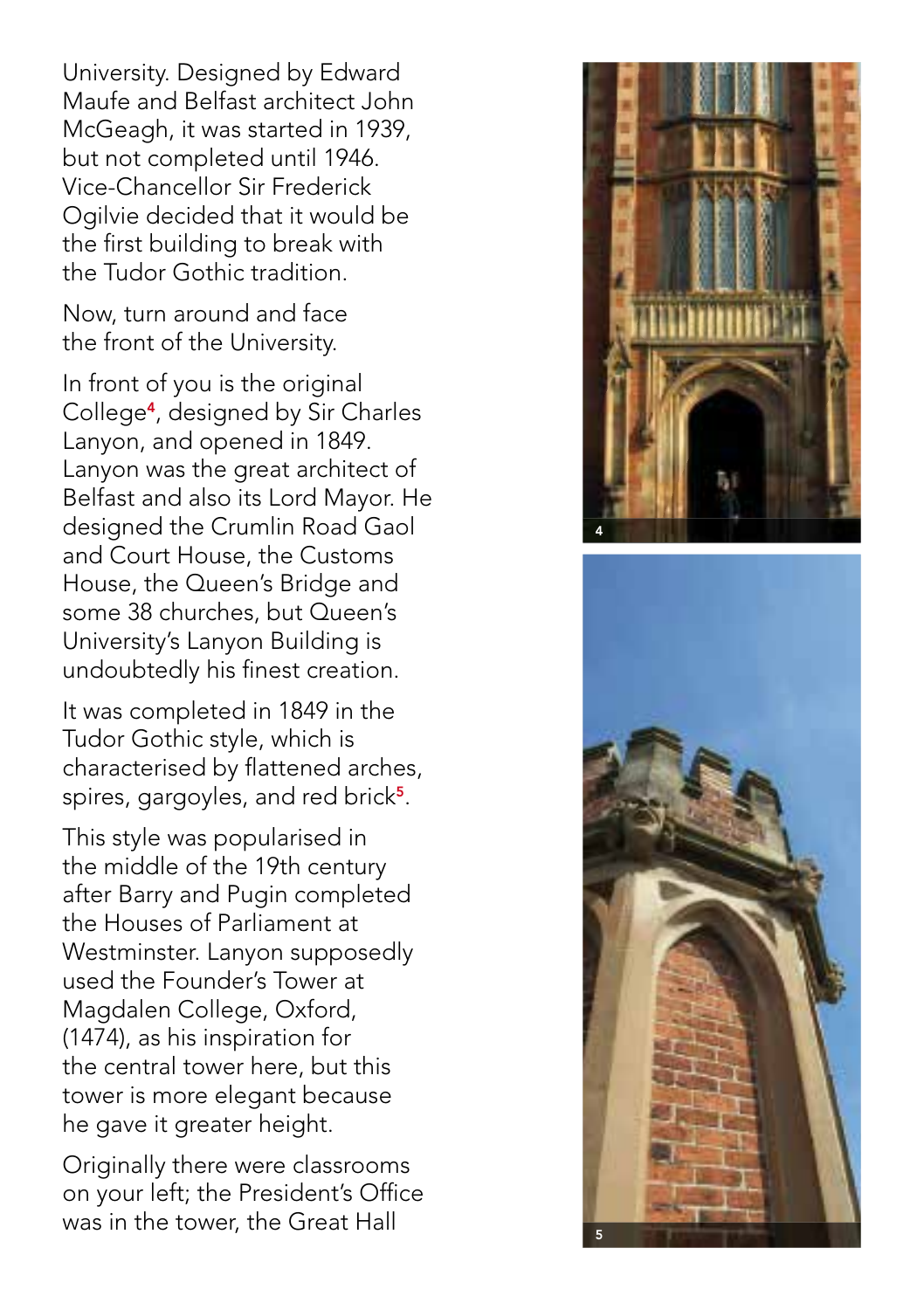

is on your right and the tower beyond it was the house of the Vice-President of the College**6**.

The image of the Lanyon Building is used on tourist literature, on bank notes, and is one of the most recognisable symbols of the city of Belfast and of Northern Ireland.

Move, now, into the entrance hall.

Just inside the main doors, you will see a mosaic<sup>7</sup> on the floor of the coat of arms of Queen's College. There are only two of these mosaics in the University – the other is in the entrance hall of the School of Music, the old Students' Union. It shows the arms of the Province of Ulster, quartered with the Royal arms of Queen Victoria. The 'red hand' of Ulster theme is to be found throughout the University, is on your right and the tow<br>beyond it was the house of<br>Vice-President of the Colleg<br>The image of the Lanyon Bi<br>is used on tourist literature,<br>bank notes, and is one of th<br>recognisable symbols of the<br>Belfast and of Norther

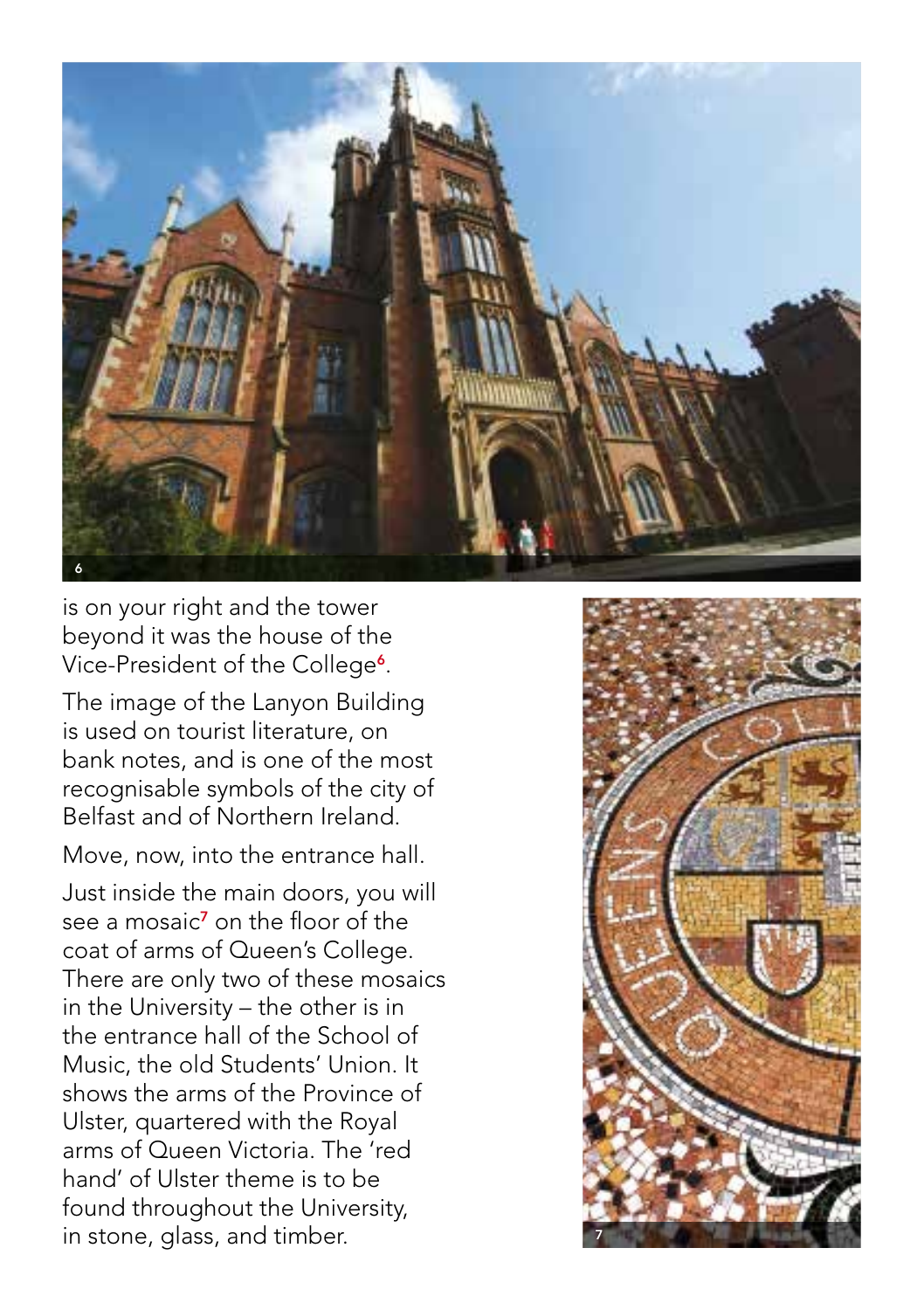Go through the doors into the Black and White Hall. Immediately in front of you is a statue of Galileo**°** (1564–1642), by Pio Fedi (1816–92). Galileo found the earth revolved around the sun, for which 'heresy' he was forced to recant by the Inquisition, and imprisoned. Sir William Whitla (Professor of Materia Medica 1890–1919) brought the statue back from Italy and donated it to the University.

Above the statue of Galileo is the memorial window<sup>10</sup>, designed by J.E. Nuttgens in 1939, but not erected until after the war.

It shows the 'red hand' theme, as well as other symbols of Queen's College and Queen's University, the city of Belfast (lower left), and Londonderry (lower right). Either side of the window are plaques commemorating former Chancellors, Presidents and Vice-Chancellors.

To your left, at the entrance to the Welcome Centre, is a plaque to the memory of Edwin Laurence Godkin – a student who left without a degree but became a war correspondent in the Crimean War before emigrating to the United States and founding *The Nation* which he edited for 35 years.

Go through this door, turn right and follow the stairs to the landing<sup>11</sup>.

At the top of the stairs to your right is the Canada Room<sup>12</sup>. This room was once used for lectures,



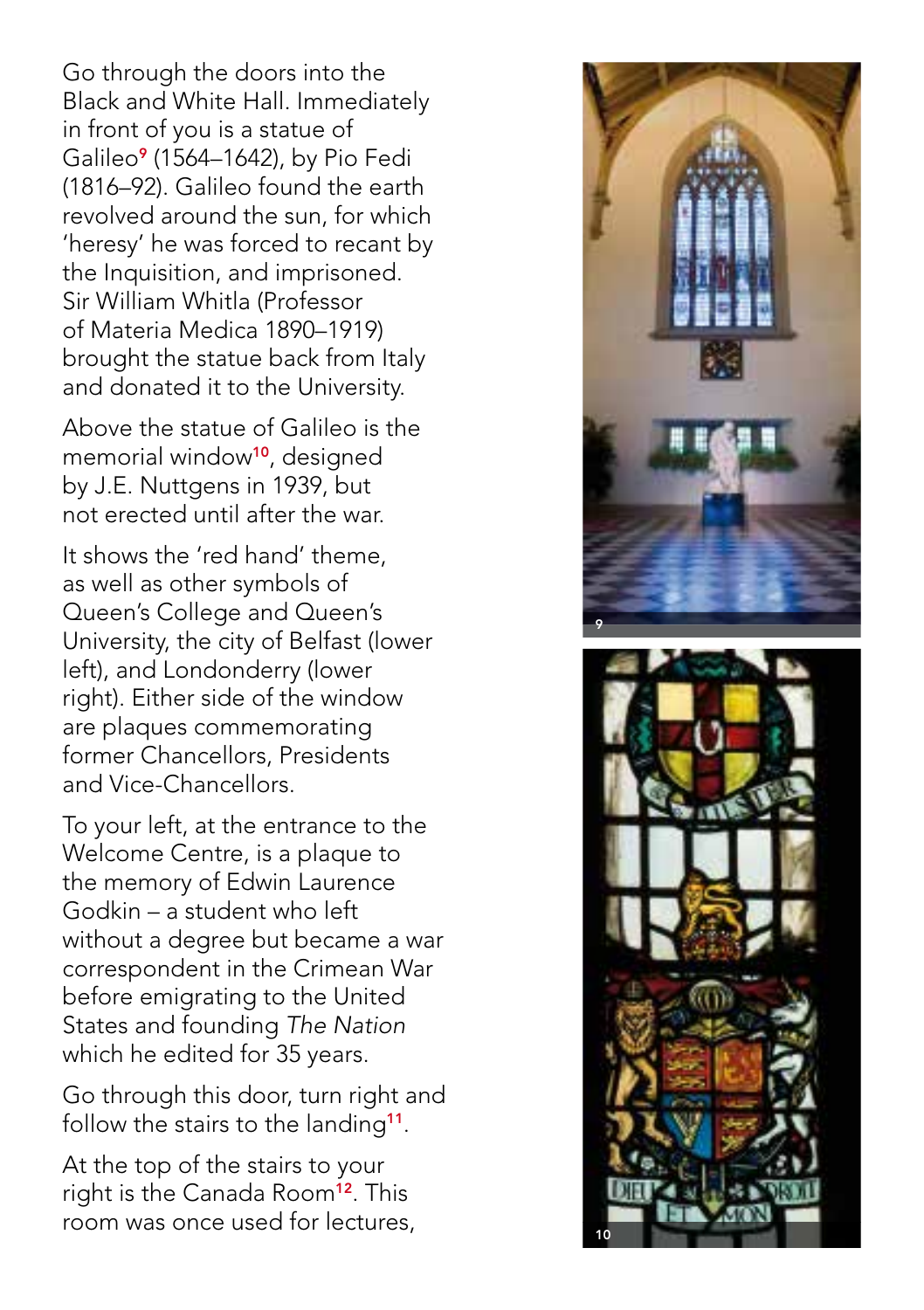as a Zoology museum, and then offices, before being revitalised and redesigned by local architect Robert McKinstry in 1986.

Because Queen's graduates in Canada and the Canadian Provincial Governments responded so handsomely to the University development appeal, it was renamed the Canada Room, panelled in Canadian maple, and decorated with the coat of arms of Canada and the Canadian provinces. The carpet and lights featuring the maple leaf were also specially designed for the room, which is used for conferences and receptions.

Go through the double doors into the Council Chamber, a former lecture room, the full height of the building revealing Lanyon's roof trusses.<sup>13</sup>

The painting in front of you is entitled *Women Emerging from the Shadows* , <sup>14</sup> the work of award-winning Newry artist Michelle Rogers. The painting was commissioned by the Queen's Gender Initiative to commemorate the contribution of women to the life of the University. Please take the opportunity to cross the balcony and visit the award-winning Naughton Gallery, one of Belfast's most dynamic visual arts platforms, where there is a curator on duty to explain the latest exhibition.







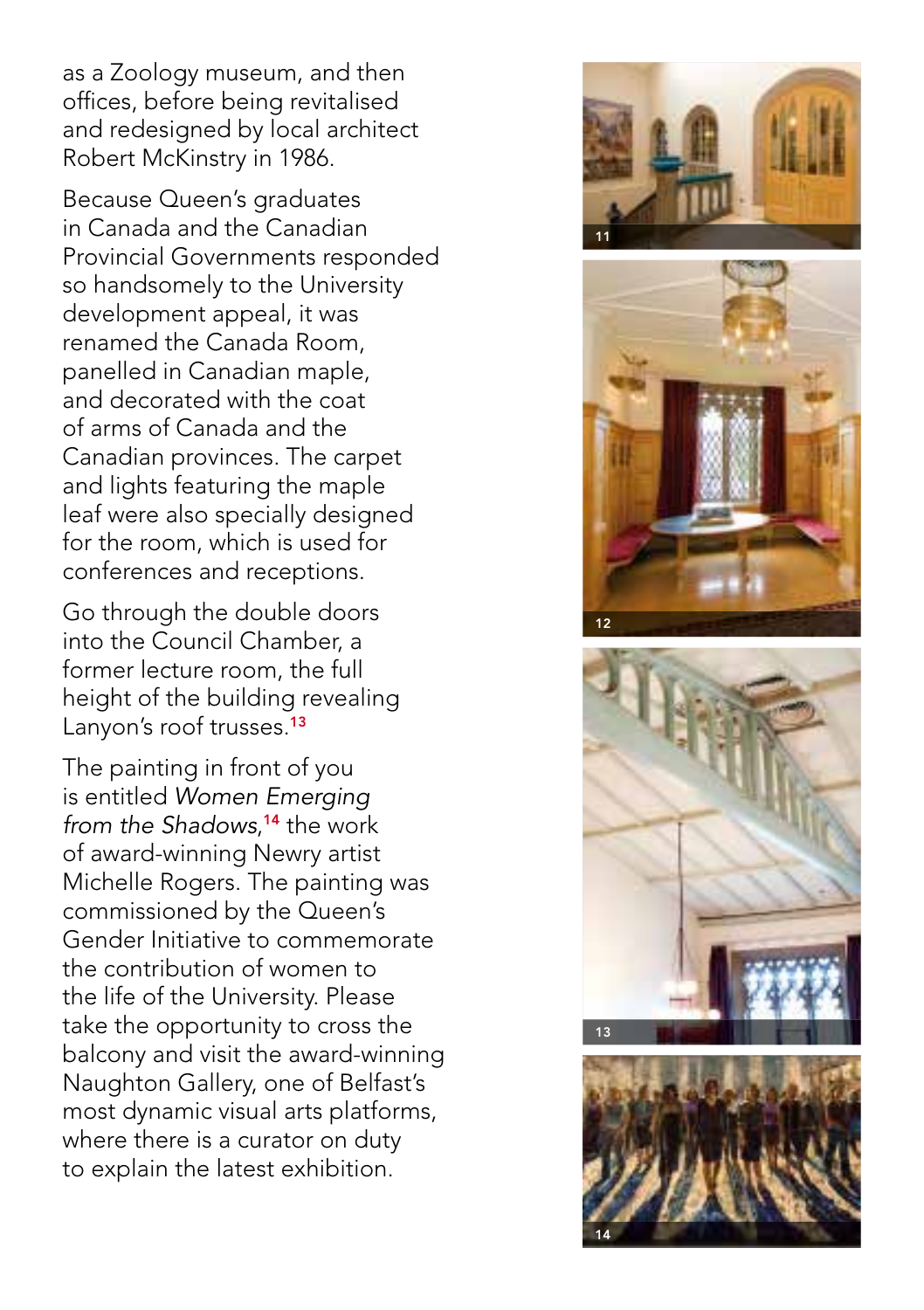

Now go down the stairs to the Black and White Hall. Follow the signs to the Great Hall<sup>15</sup>.

The Great Hall was the College library until 1868, and has been used as a refectory and examination hall, as well as a setting for formal occasions, conferences, and exhibitions.

Above the fireplace is a copy of Titian's The Death of St Peter Martyr by James Atkins. The portrait to the right of the fireplace is of Queen Victoria, founder of Queen's College. Lanyon's original plan for the Great Hall was finally realised in 2001 when the room was restored to his original plans, with a proper gallery and extra roof trusses on the gables.

The oriel window<sup>16</sup> has been opened up to illuminate the dais area. The portraits, which include

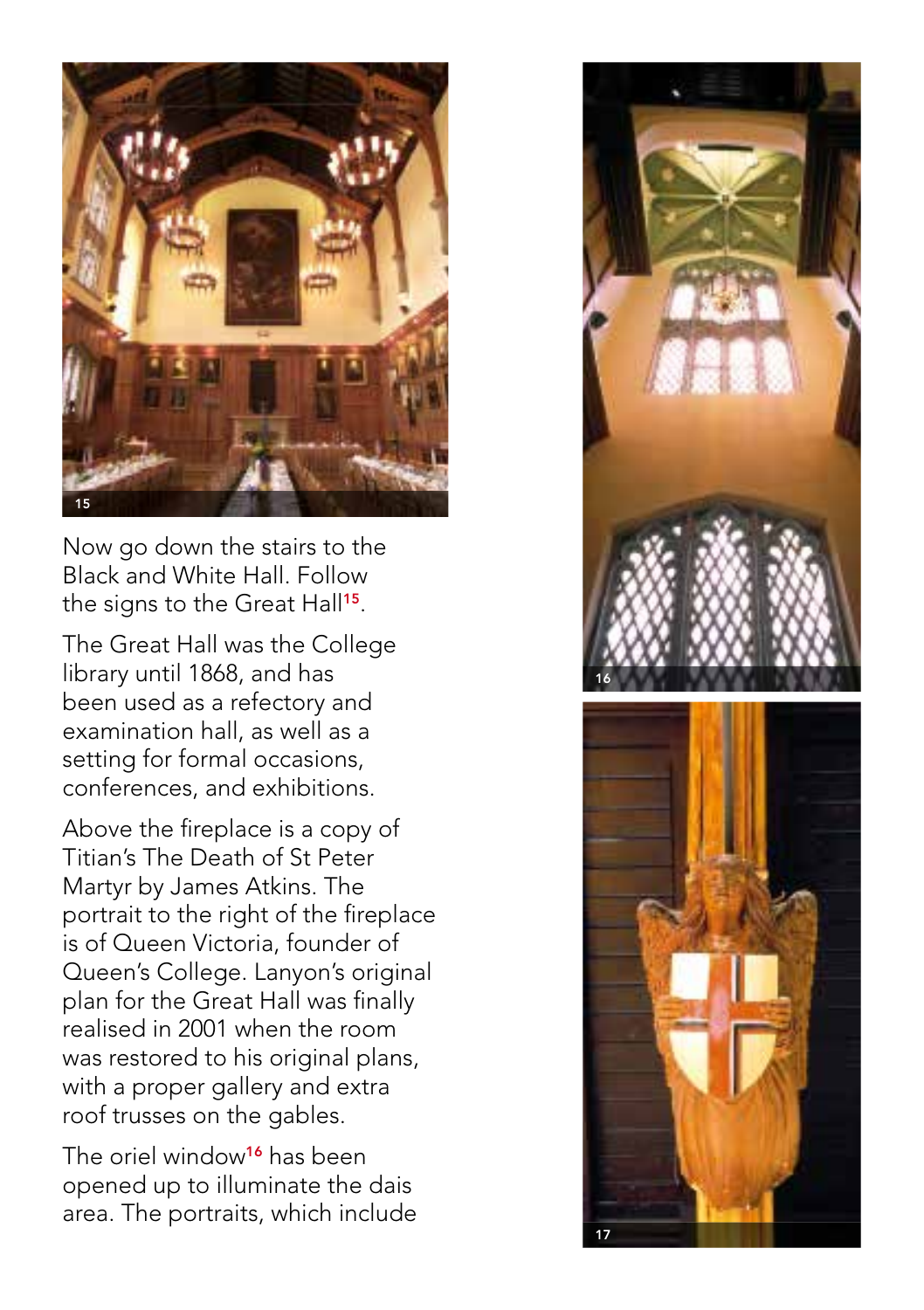

Nobel Laureate Seamus Heaney and former President of Ireland Mary McAleese, are part of the Queen's collection and can be identified on a separate leaflet. The angels<sup>17</sup> on the roof trusses resemble figureheads on sailing ships, with every other one bearing the arms of the Province of Ulster on her shield. The organ from Christ Church, Belfast, where Sir Charles Lanyon and his wife worshipped, has been restored with support from the Heritage Lottery Fund and installed in the gallery. The restoration of the Great Hall received an RIBA Award in 2001 in recognition of the quality of the restoration and the rejuvenation of the space.

Go back through the entrance doors, and turn left going outside into the quadrangle<sup>18</sup>. Here you can see the rear of the original College with its later additions.

You are standing in the cloisters outside what was the President's house, and behind you, high on the chimney breast wall, you can see the cipher 'VR' (Victoria Regina) and the date 1848, marking the visit of Queen Victoria to Belfast to open the new Queen's College. The original 'E' shape of the old College can be seen clearly, built in dark red Belfast brick. In the middle of the cloistered facade is the clock.

An extensive building programme from 1910 to 1912 in effect created a quadrangle, the north and eastern sides of which have been replaced by subsequent buildings. To your right is the School of Mathematics and Physics, with its fine tower,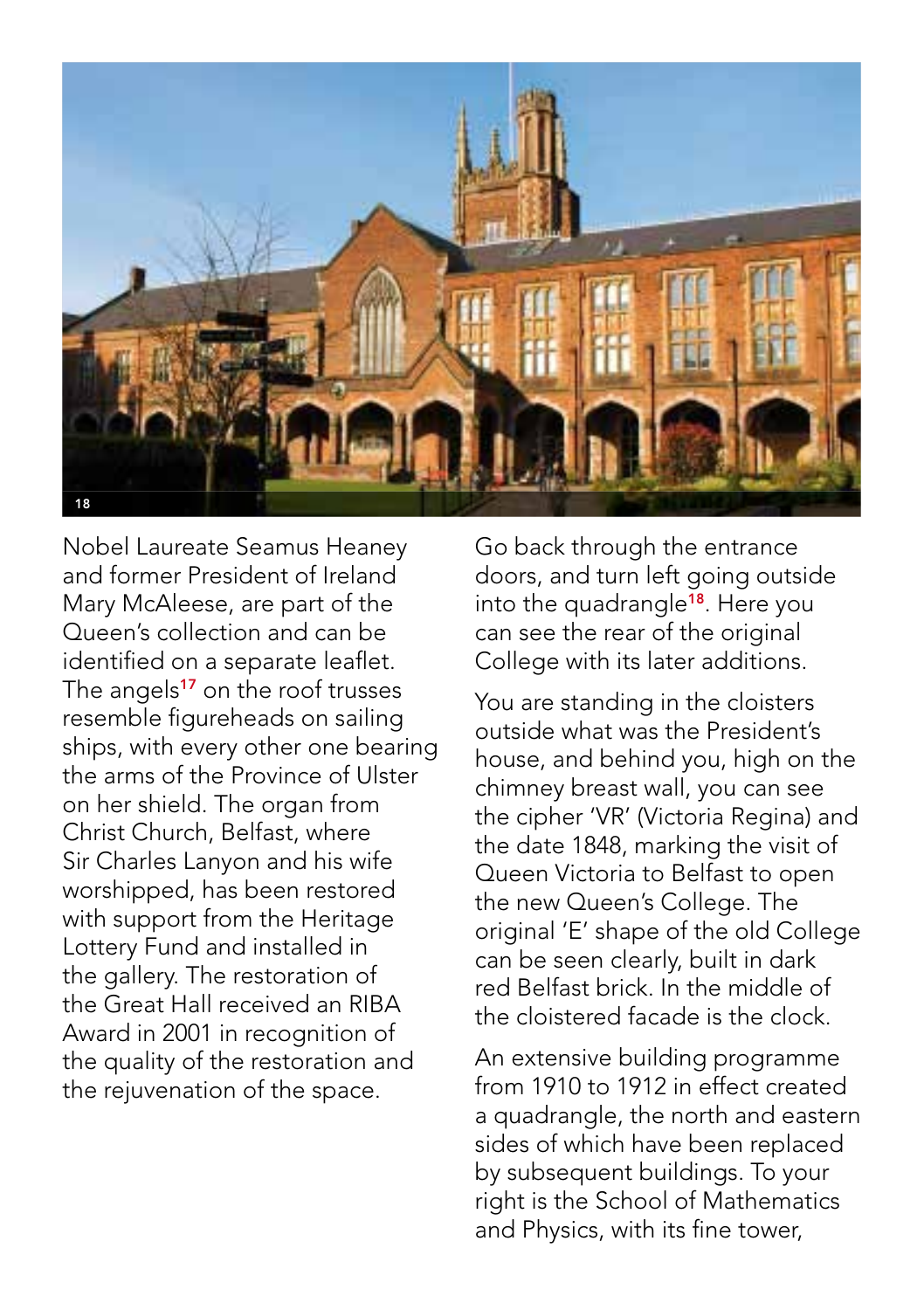designed by Lanyon's partner, William Henry Lynn, in 1911. Opposite is the former library tower erected in 1952; next to it is the Peter Froggatt Centre, and facing you is the Administration Building.

Cross the quadrangle, go through the 1952 arch, and in front of you is the old Library<sup>19</sup>, also designed by William Henry Lynn and opened in 1868. It is built rather like a church, and complements the Lanyon Building beside it. This building owes much to the influence of John Ruskin (1819– 1900). 'Ruskinesque' Gothic is an eclectic mixture of continental and English architectural styles, with the result that there are gargoyles, round headed and square headed windows, plain and decorated columns, and string courses of bricks which suddenly end.

The new McClay Library<sup>20</sup> is named after Sir Allen McClay, a major benefactor of Queen's University. It was opened in July 2009 and is situated in College Park, adjacent to the beautiful Botanic Gardens. This landmark building is one of the finest university libraries in the world, housing 1.5 million volumes and 2,000 reader places.

Go through the archway and you can see the scale of University Square. It was once the 'Harley Street' of Belfast, and the doctors were responsible for the bay windows. Until the 1960s, the men and women at Queen's had



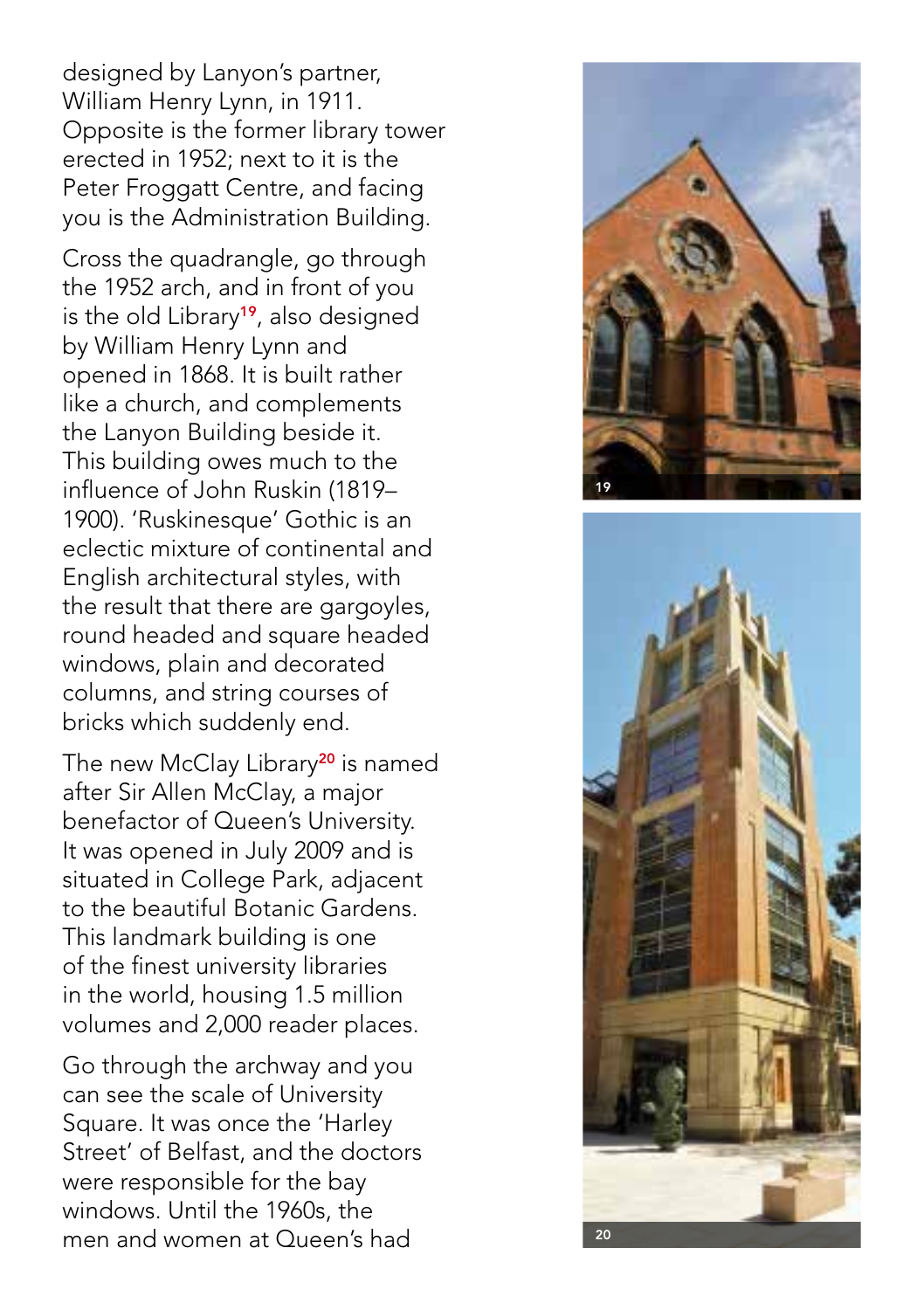separate unions, and numbers 20 and 21 housed the Women Students' Hall, known as 'WISH'. This whole area, including the houses, has been refurbished in recent years, and includes several University Schools and the excellent Queen's Film Theatre which is open to the public.

If you go back through the arch and turn left, you will come to the School of Music<sup>21</sup>. By 1895 Queen's was described as a 'medical school with a university attached', and medical students raised the money to build the original male Students' Union which originally formed the central part of this block. It was extended in 1911, and again in 1933. This latter extension was originally a refectory, but is now the Harty Room<sup>22</sup>, and it has reputedly the finest hammer-beam roof in Ireland.

The old Union is remembered with affection by generations of Queensmen, but by the 1950s it had become totally inadequate for the body of students it was designed to support, so a new union, combining the men's union with the Women Students' Hall, was opened on the site of the former Queen's Elms in 1966. If the School of Music is open, go inside and ask if it is possible to see the McMordie Hall, once a debating chamber, with its stained glass windows<sup>23</sup> reflecting the Queen's College themes, and the Harty Room, if it is not in use.





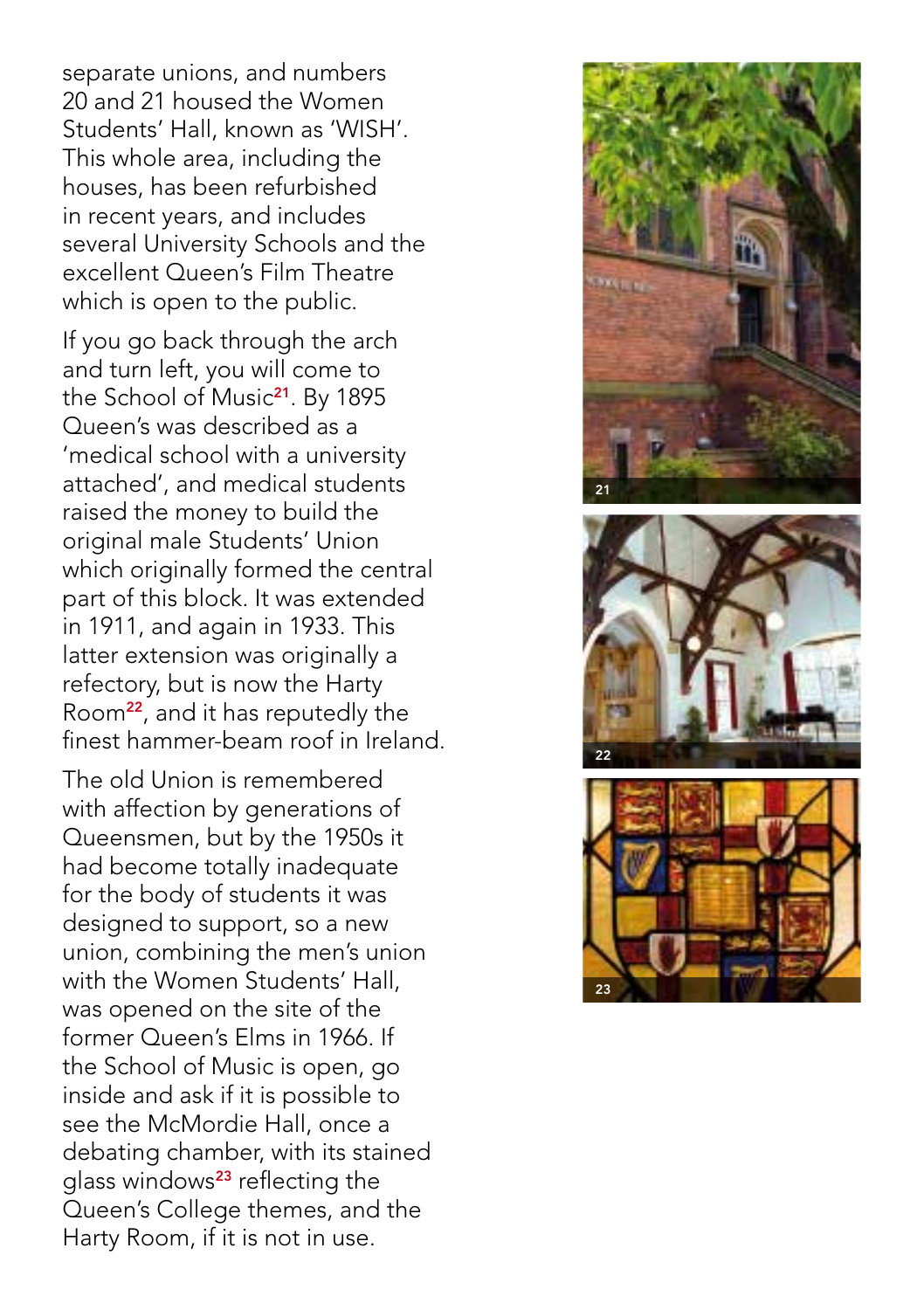Leave the School of Music and walk down the ramp in front of you, across the car park to the International and Postgraduate Student Centre which stands on the site of the old Drill Hall of 1912, and turn right up the steps and go to Lynn's Old Physics Tower<sup>24</sup> (on your left). This tower is a fine piece of architecture with interesting features.

On the quadrangle side above the arch is the coat-of-arms of the old Royal University of Ireland (RUI)<sup>25</sup>, carved by Morris Harding in 1948, as were the shamrocks, leeks, roses, and thistles carved on the corbels of the springing of the vaults in the archway.

Underneath the RUI arms, on the left, are the arms of Lord Kelvin, and on the right the arms of the Earl of Rosse.

On the far side of the archway, and underneath the arms of the University, you can see on the left the arms of Sir Isaac Newton and on the right the arms of the Earl of Cork and Orrery.





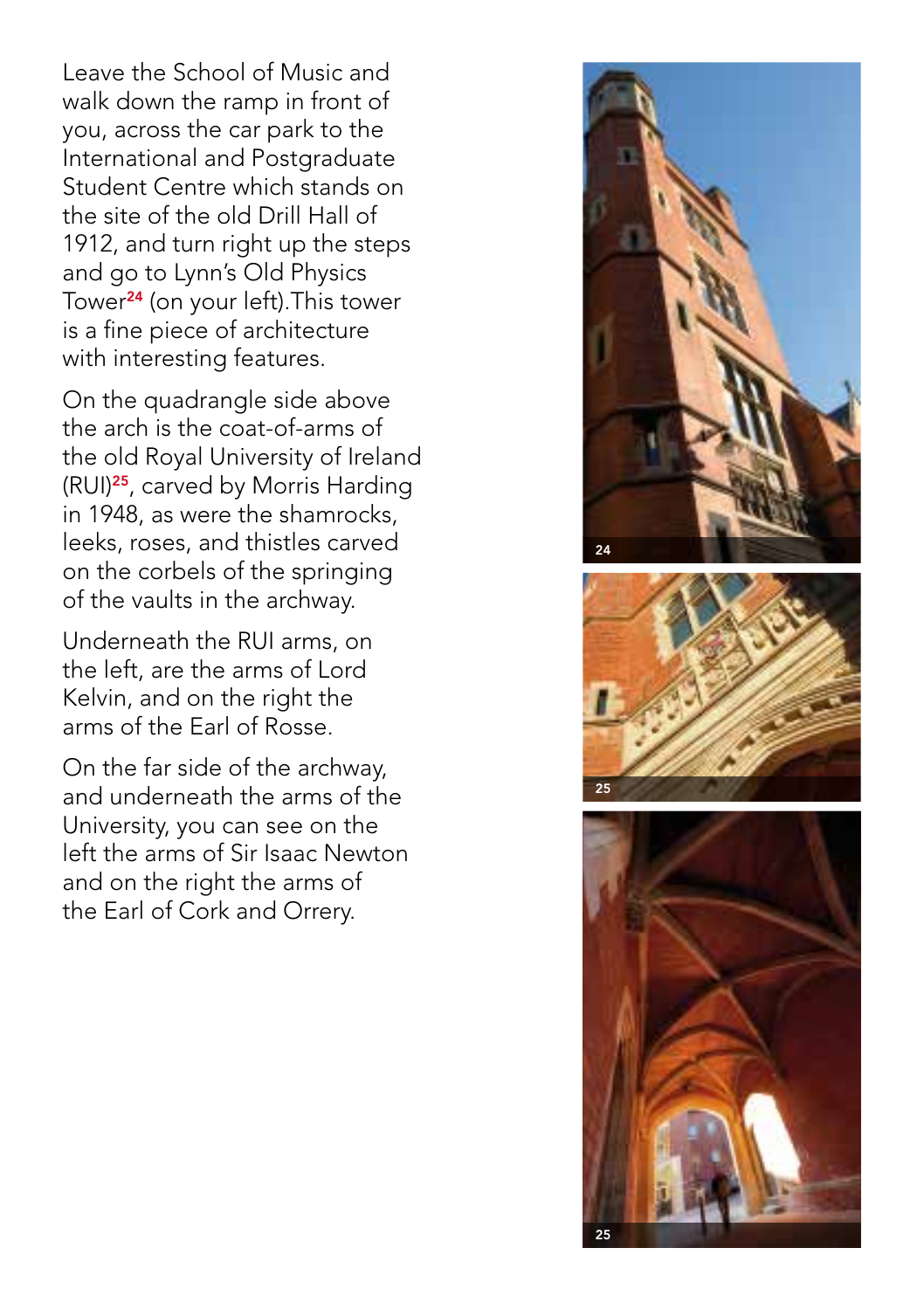Returning to the Welcome Centre, you will pass the lawns in the quadrangle which were dug up and used for food production during the Second World War in the 'Dig for Victory' campaign<sup>26</sup>. Today the lawns are a beautiful enhancement to the quad, enjoyed by everyone, and are used for by everyone, and are used for  $\frac{1}{26}$ <br>summer graduation garden parties..



#### We hope you have enjoyed your tour of Queen's University.

Thank you very much for your visit.

Merci beaucoup. Muchas gracias. Grazie mille. Vielen dank.